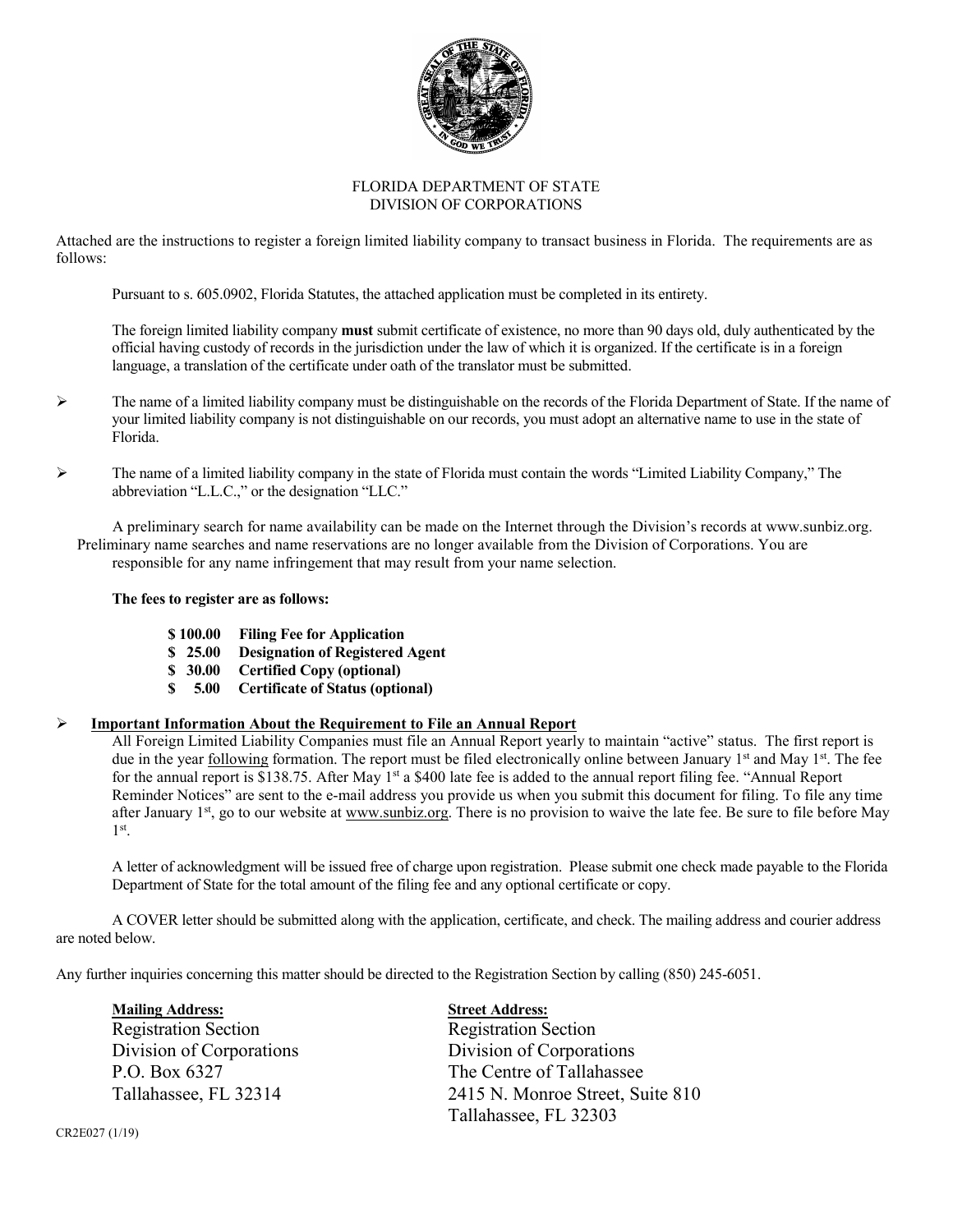### **COVER LETTER**

### **TO: Registration Section Division of Corporations**

#### **SUBJECT:**

Name of Limited Liability Company

The enclosed "Application by Foreign Limited Liability Company for Authorization to Transact Business in Florida," Certificate of Existence, and check are submitted to register the above referenced foreign limited liability company to transact business in Florida.

Please return all correspondence concerning this matter to the following:

|                         |                                                              | Name of Person                                                     |
|-------------------------|--------------------------------------------------------------|--------------------------------------------------------------------|
|                         |                                                              | Firm/Company                                                       |
|                         |                                                              |                                                                    |
|                         |                                                              | Address                                                            |
|                         |                                                              | City/State and Zip Code                                            |
|                         |                                                              |                                                                    |
|                         |                                                              |                                                                    |
|                         |                                                              | E-mail address: (to be used for future annual report notification) |
|                         | For further information concerning this matter, please call: | at (                                                               |
|                         | Name of Contact Person                                       | Daytime Telephone Number<br>Area Code                              |
|                         |                                                              | <b>Street Address:</b>                                             |
| <b>Mailing Address:</b> | <b>Registration Section</b>                                  | <b>Registration Section</b>                                        |
|                         | Division of Corporations                                     | Division of Corporations                                           |
| P.O. Box 6327           |                                                              | The Centre of Tallahassee                                          |
|                         | Tallahassee, FL 32314                                        | 2415 N. Monroe Street, Suite 810                                   |

Certificate of Status Certified Copy of Status & Certified Copy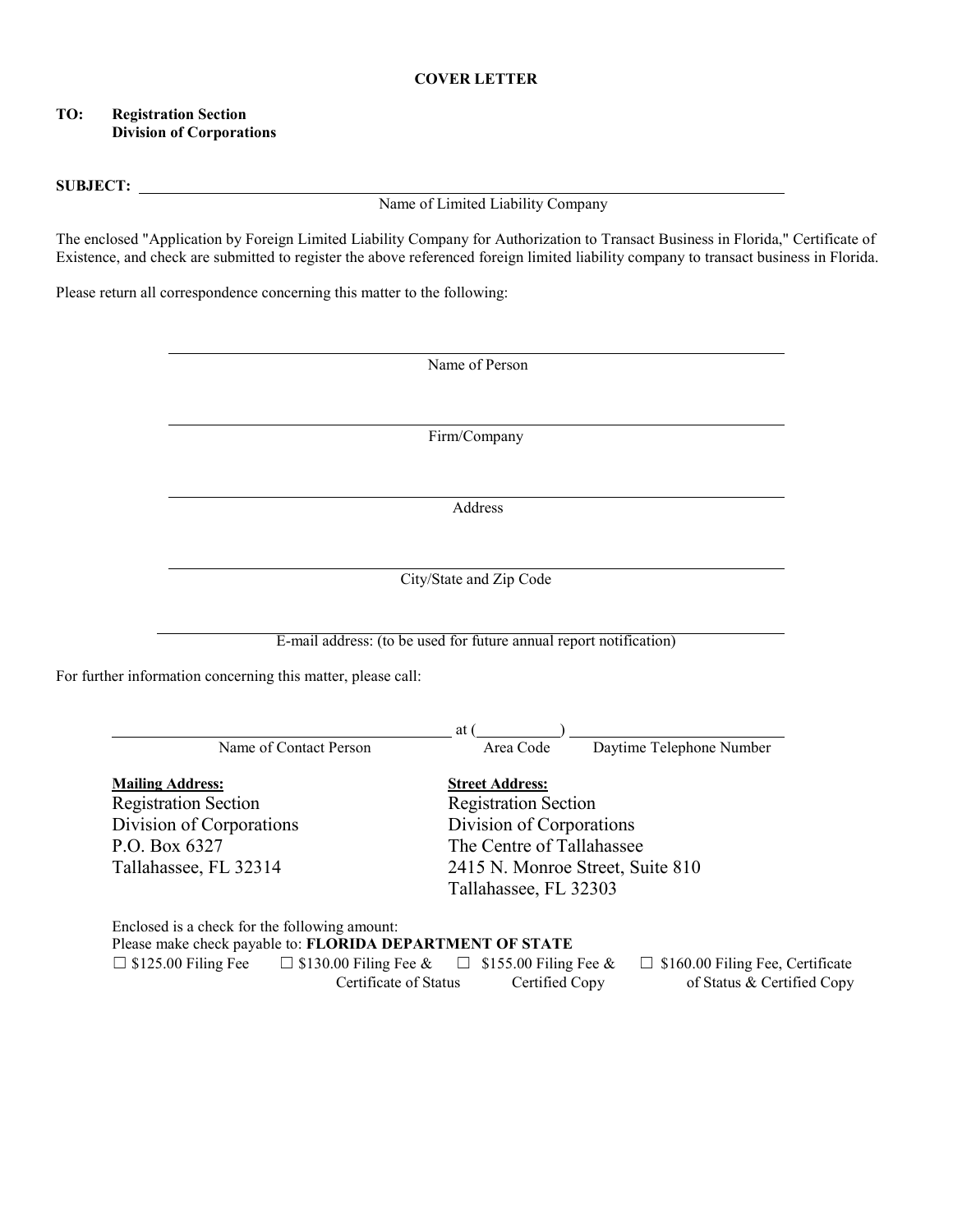# **APPLICATION BY FOREIGN LIMITED LIABILITY COMPANY FOR AUTHORIZATION TO TRANSACT BUSINESS IN FLORIDA**

# *IN COMPLIANCE WITH SECTION 605.0902, FLORIDA STATUTES, THE FOLLOWING IS SUBMITTED TO REGISTER A FOREIGN LIMITED LIABILITY COMPANY TO TRANSACT BUSINESS IN THE STATE OF FLORIDA:*

|                                            | (Name of Foreign Limited Liability Company; must include "Limited Liability Company," "L.L.C.," or "LLC.")                                                                                                                           |                                                      |  |
|--------------------------------------------|--------------------------------------------------------------------------------------------------------------------------------------------------------------------------------------------------------------------------------------|------------------------------------------------------|--|
|                                            | (If name unavailable, enter alternate name adopted for the purpose of transacting business in Florida. The alternate name must include "Limited Liability Company," "L.L.C," or "LLC.")                                              |                                                      |  |
|                                            | 2. (Jurisdiction under the law of which foreign limited liability company is organized)                                                                                                                                              | $\frac{3.}{\sqrt{3.25}}$ (FEI number, if applicable) |  |
| 4.                                         | (Date first transacted business in Florida, if prior to registration.)<br>(See sections 605.0904 & 605.0905, F.S. to determine penalty liability)                                                                                    |                                                      |  |
| 5.<br>(Street Address of Principal Office) |                                                                                                                                                                                                                                      | 6. (Mailing Address)                                 |  |
|                                            |                                                                                                                                                                                                                                      |                                                      |  |
|                                            | 7. Name and street address of Florida registered agent: (P.O. Box NOT acceptable)                                                                                                                                                    |                                                      |  |
| Name:                                      |                                                                                                                                                                                                                                      |                                                      |  |
| Office Address:                            | <u>and the state of the state of the state of the state of the state of the state of the state of the state of the state of the state of the state of the state of the state of the state of the state of the state of the state</u> |                                                      |  |
|                                            | (City)                                                                                                                                                                                                                               | , Florida<br>(Zip code)                              |  |
|                                            |                                                                                                                                                                                                                                      |                                                      |  |

**Registered agent's acceptance:**

*Having been named as registered agent and to accept service of process for the above stated limited liability company at the place designated in this application, I hereby accept the appointment as registered agent and agree to act in this capacity. I further agree to comply with the provisions of all statutes relative to the proper and complete performance of my duties, and I am familiar with and accept the obligations of my position as registered agent.*

(Registered agent's signature)